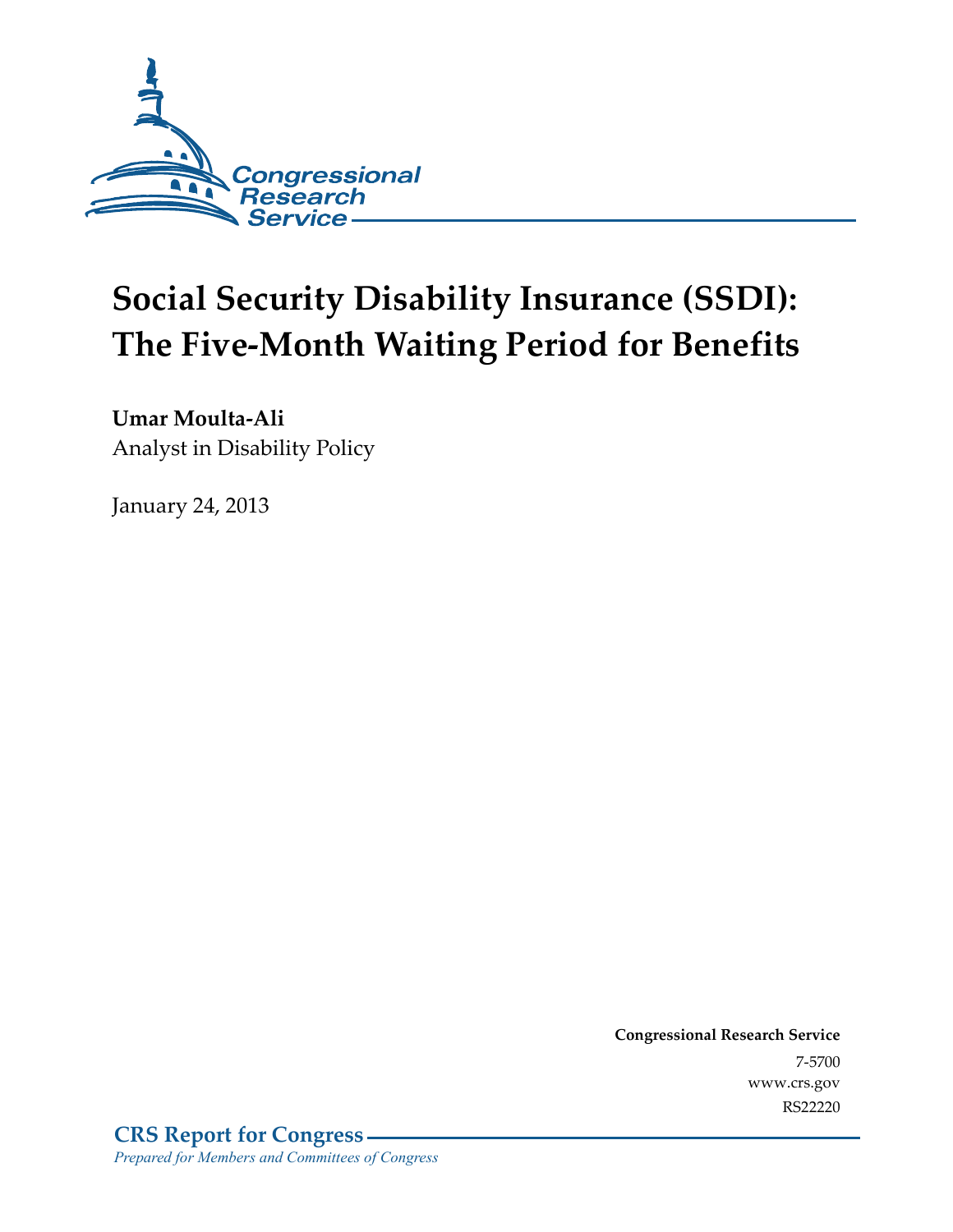## **Summary**

Social Security Disability Insurance (SSDI) is authorized by Title II of the Social Security Act and provides income replacement for eligible individuals who are unable to work due to a longterm injury or illness that is expected to last at least one year or result in death. Current eligibility requirements include (1) verification of an applicant's disability, (2) filing a claim, (3) a "recent work" and "duration of work" test, (4) verification that an individual has not reached normal retirement age, and (5) a five-month waiting period from disability-onset.

In implementing the five-month waiting period for SSDI benefits, Congress sought to set a time frame that would be long enough for a short-term injury or illness to be corrected, but would also deter individuals who can work from applying for benefits. The first month counted as part of the waiting period can be no more than 17 months before the month of application, and benefits can be applied retroactively for up to 12 months. The Social Security Administration (SSA) encourages eligible individuals to apply for benefits as soon as possible after the onset of a disabling condition.

The waiting period does not apply to individuals who have been previous recipients of SSDI in the five years prior to any current disability. Several other programs, such as Supplemental Security Income (SSI), temporary disability insurance, workers' compensation, unemployment compensation, and private disability insurance, can provide funds for eligible SSDI applicants facing financial hardship during the five-month wait period.

This report explains the five-month waiting period and its legislative history and will be updated to reflect legislative activity.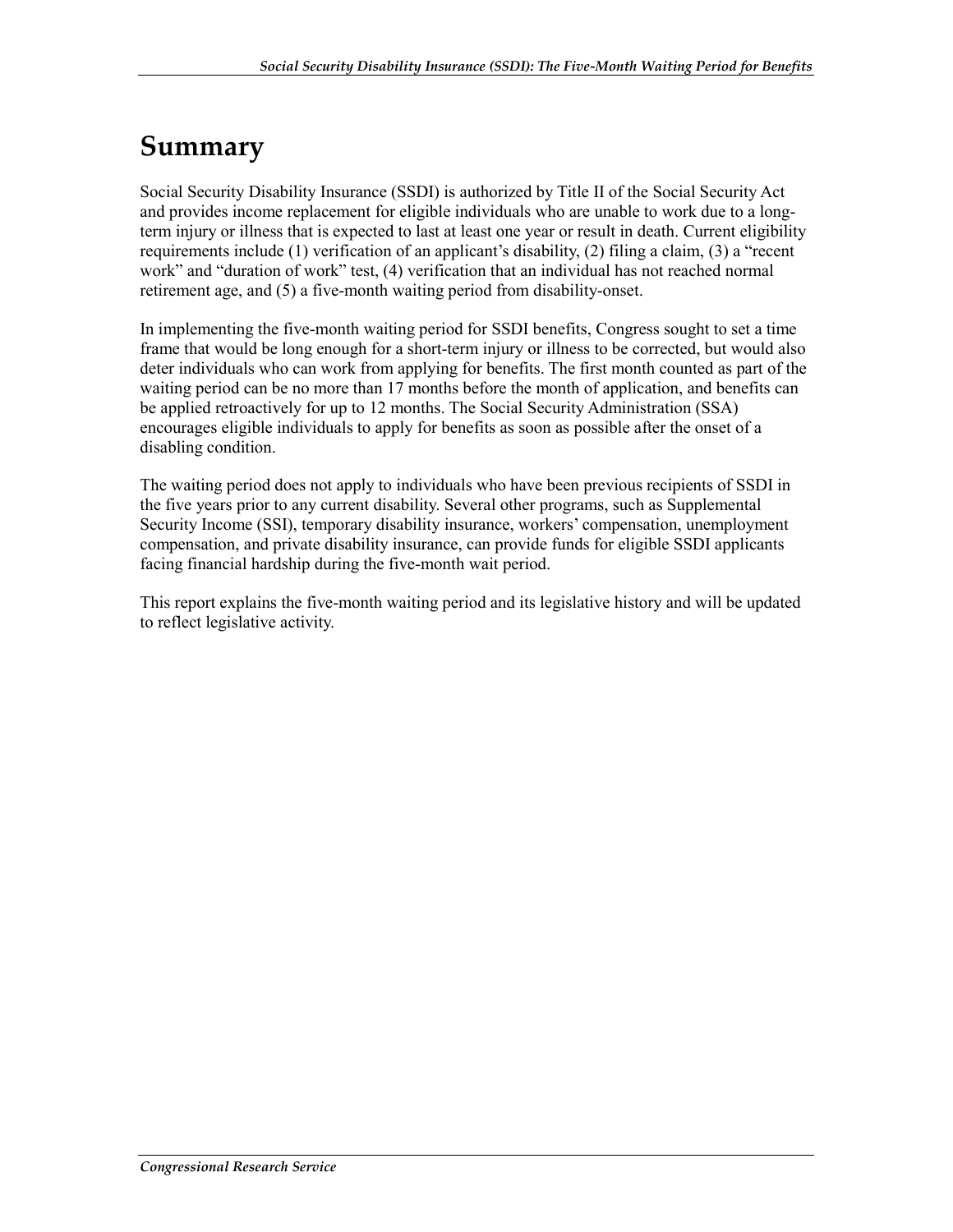## **Contents**

### **Contacts**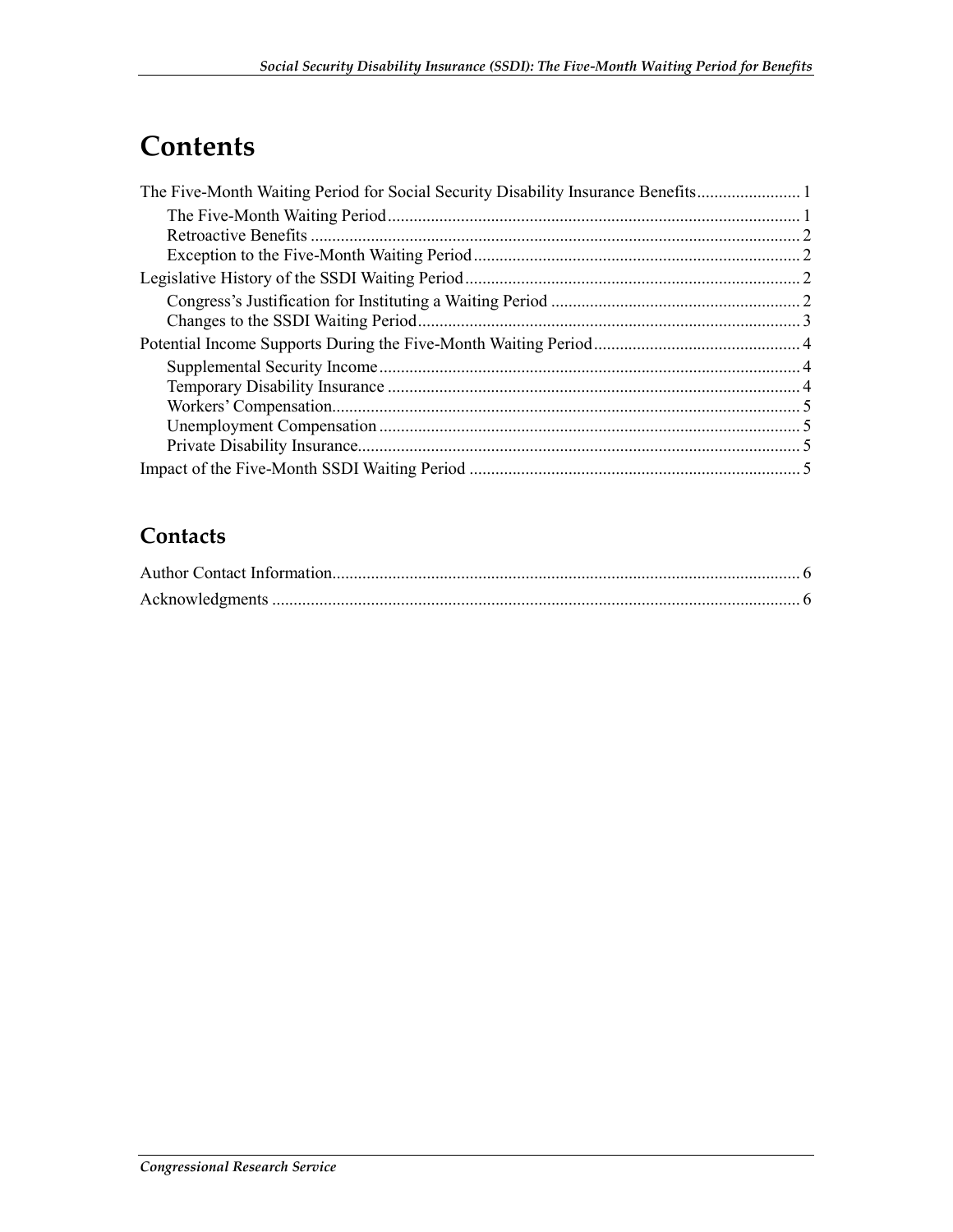# **The Five-Month Waiting Period for Social Security Disability Insurance Benefits**

Title II of the Social Security Act provides that certain individuals may be entitled to Social Security Disability Insurance (SSDI) benefits under the federal Old Age, Survivors, and Disability Insurance (OASDI) program if they meet the following statutory requirements: $1$ 

- The individual's medical condition meets the definition of disability as specified in Section 216 of the act;<sup>2</sup>
- The individual has filed a claim for disability benefits;
- The individual is insured, generally requiring either a work history or the work history of a parent or spouse, as specified in Section 214 of the  $act<sup>3</sup>$
- The individual has not reached normal retirement age as provided in Section 216 of the act;<sup>4</sup> and
- The individual has completed a five-month waiting period.

### **The Five-Month Waiting Period**

The waiting period for SSDI benefits consists of five consecutive calendar months beginning with the first full calendar month in which a covered individual satisfied the test of disability. If an individual's disabling condition began before he or she met the insurance requirements, the waiting period would begin with the first full calendar month after insured status was gained. During this waiting period, SSDI benefits cannot be paid. It is important to note that this waiting period begins at the onset of the disabling condition and is not affected by the date a worker applies for SSDI benefits. Workers are encouraged by the Social Security Administration (SSA) to apply for benefits at the onset of their disability. The first month counted as part of the waiting period can be no more than 17 months before the month of application and thus, retroactive benefits are limited to 12 months from the date of application.

<sup>1</sup> For more information on the SSDI program, see CRS Report RL32279, *Primer on Disability Benefits: Social Security Disability Insurance (SSDI) and Supplemental Security Income (SSI)*, by Umar Moulta-Ali.

 $^{2}$  42 U.S.C. §416(i). A person is disabled under the terms of the act if he or she is unable to engage in any substantial gainful activity (SGA) because of a medically determinable physical or mental impairment. The SGA thresholds for 2013 are earnings of \$1,040 per month for non-blind persons and \$1,740 per month for blind persons. This impairment must be expected to result in the impaired person's death, or be expected to last at least 12 consecutive months. In addition, this impairment must prevent a person from engaging in their previous work or in any other work that exists in the national economy. The Supreme Court held in *Barnhart v. Thomas* 124 S. Ct. 376 (2003) that the previous work test does not require that an individual's prior job exist in the national economy.

<sup>&</sup>lt;sup>3</sup> 42 U.S.C. §414. For a detailed explanation of the insurance requirements, see "Disability Planner—How Many Credits You Need," at http://www.ssa.gov/dibplan/dqualify3.htm.

<sup>4</sup> 42 U.S.C. §416(l). For a table of retirement ages by year of birth, see "Social Security Benefits—Normal Retirement Age," at http://www.ssa.gov/OACT/ProgData/nra.html.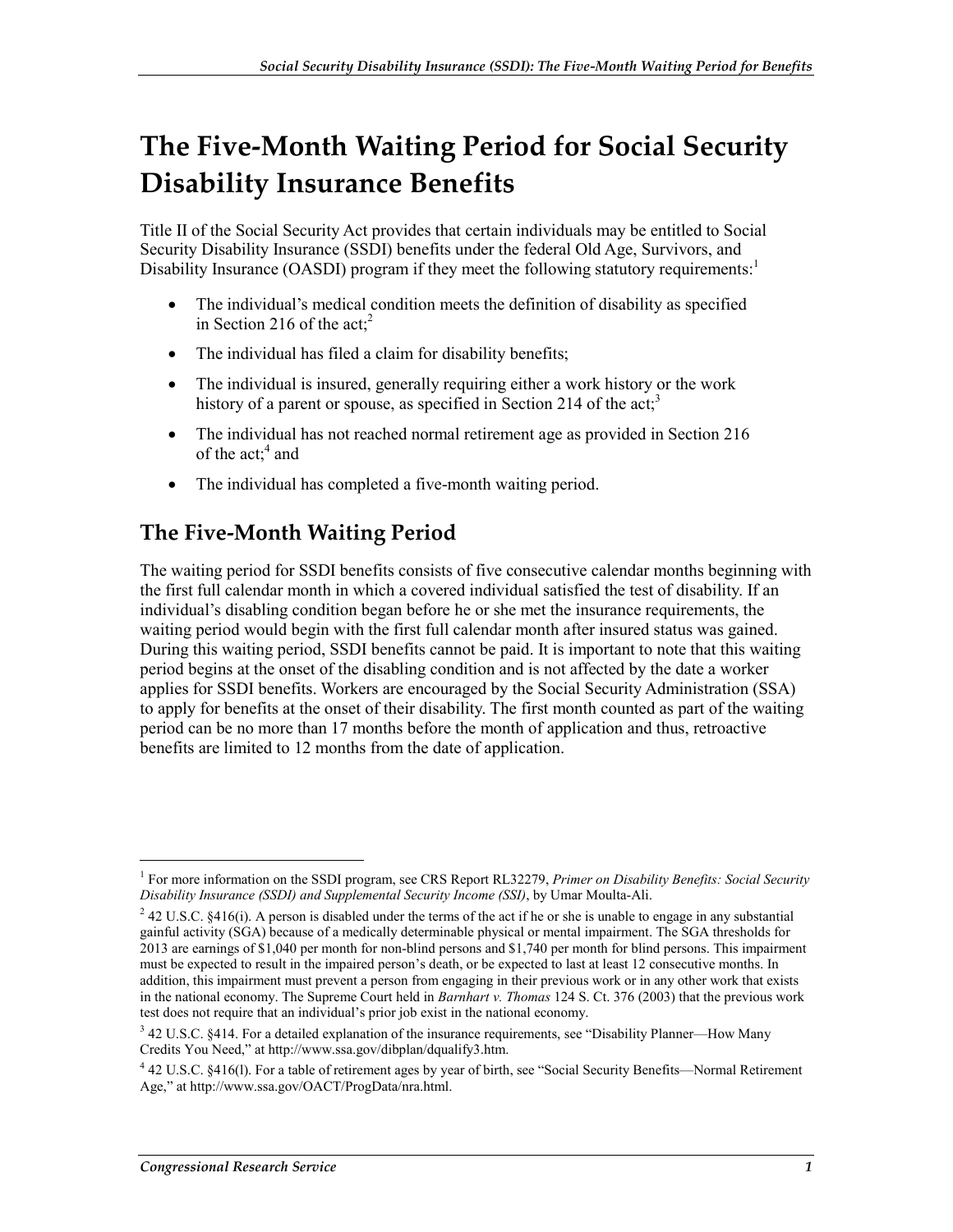### **Retroactive Benefits**

SSA provides retroactive SSDI benefits when the onset of disability occurred before an application for benefits was filed. In such cases, a beneficiary is entitled to benefits retroactive to five months after the date of disability onset provided that this date is within one year of the date of application.<sup>5</sup>

#### **Exception to the Five-Month Waiting Period**

Section 223 of the act provides one exception to the five-month waiting period.<sup>6</sup> A person who, in the five years immediately preceding the onset of a current disability, had either received SSDI benefits or had a disabling condition that met the requirements set forth in Section 216 of the act (42 U.S.C. §416), is entitled to immediate benefits paid from the onset of disability.

## **Legislative History of the SSDI Waiting Period**

A waiting period from the onset of disability to eligibility for benefits has been part of the SSDI program from its inception. In 1954, Congress made the first provisions for loss of work due to disability and included language that exempted a period of disability from being counted when determining retirement benefits.<sup>7</sup> Two years later, Congress authorized the payment of SSDI benefits to persons over the age of 50 after a six-month waiting period.<sup>8</sup> The age requirement was removed in 1960. In recent years, Congress has introduced a variety of legislative initiatives to reduce or eliminate the five-month waiting period.<sup>9</sup>

#### **Congress's Justification for Instituting a Waiting Period**

In 1955, the House Ways and Means Committee recommended passage of the proposed Social Security Amendments and discussed the rationale for a six-month waiting period between the onset of disability and eligibility for federal benefits. A committee report cited the unique nature of the federal definition of disability and called its requirement that a disabling condition be expected to result in either death or long duration "more exacting" than the disability definitions commonly used by commercial insurance carriers at the time, many of which had their own sixmonth waiting periods. In addition, the Ways and Means Committee expressed that the six-month

 $5$  42 U.S.C. §423.

 $6$  Ibid. P.L. 86-778. This exception was part of the Social Security Amendments of 1960.

<sup>&</sup>lt;sup>7</sup> P.L. 83-761. This measure, found in the Social Security Amendments of 1954, is commonly referred to as the "Disability Freeze," For more information, see Edward D. Berkowitz, "Supporting Disability: An Historical Perspective," *American Rehabilitation*, vol. 25, no. 1, (1999), pp. 2-8.

<sup>8</sup> P.L. 84-880, Social Security Amendments of 1956.

 $9$  For example, H.R. 2263, introduced as the Disability Equity Act by Rep. Betty Sutton in the  $111<sup>th</sup>$  Congress, sought to eliminate the waiting periods for people with disabilities for entitlement to disability benefits and Medicare. H.R. 723 and S. 366, concurrently introduced in the  $11<sup>th</sup>$  Congress as the Social Security and Medicare Improved Burn Injury Treatment Access Act of 2009, attempted to eliminate the waiting periods for DI and Medicare benefits in the cases of individuals with disabling burn injuries. H.R. 160, introduced as the Fairness for the Terminally Ill Act of 2011 by Rep. Heath Shuler in the  $112<sup>th</sup>$  Congress, sought to eliminate the waiting period in the DI program for those individual's determined to be terminally ill by a physician (i.e., a life expectancy of 6 months or less).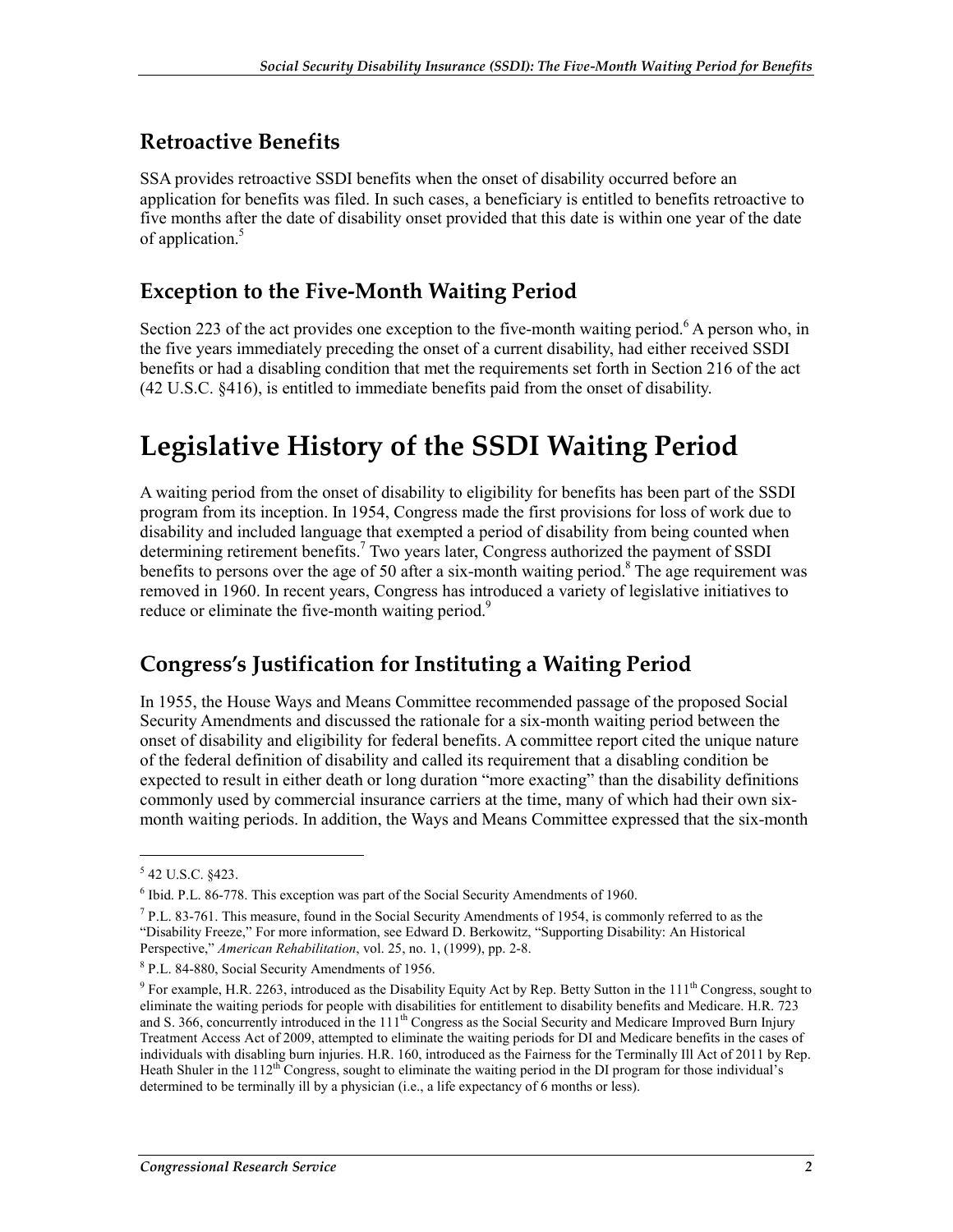waiting period was "long enough to permit most temporary conditions to be corrected or to show definite signs of probably recovery" and would be of sufficient length to make it "unprofitable for a person who can work not to do so."10

#### **Changes to the SSDI Waiting Period**

Two significant changes to the original six-month waiting period have been passed as part of the creation of the SSDI program. The first change eliminated the waiting period for disabled workers who were previous SSDI recipients or who had a previous disabling condition in the five years prior to the onset of their current disability. To be exempted from the waiting period, the previous disabling condition must have met the statutory definition of disability as provided in Title II of the act.<sup>11</sup>

In their reports to the House and Senate on the 1960 Amendments, the Ways and Means and Finance Committees affirmed that the six-month waiting period for those with previous disabilities as a possible barrier to return to work efforts, stating that

Most disability insurance beneficiaries who return to work do so despite severe impairments. Where a disabled person becomes employed without any improvement of his condition, a more or less slight change in his situation can result in the loss of his job and make him once again eligible for disability insurance benefits. Other disabled persons, whose medical conditions may improve sufficiently to require termination of benefits, may subsequently grow worse again and become reentitled to benefits. A new six-month qualifying period during which they receive neither earnings nor benefits imposes a hardship on them and their families, and may be a real bar to any further work attempts.<sup>12</sup>

The second change to the SSDI waiting period reduced the waiting period from six to five months.<sup>13</sup> The intent of this change was to reduce the financial burden on applicants, and the Ways and Means Committee reported that "reducing the waiting period from six months to five months would diminish the financial hardships faced by those workers who have little or no sayings or other resources to fall back on during the early months of long-term disability."<sup>14</sup> The Senate Finance Committee went further than the House and recommended reducing the waiting period to four months.<sup>15</sup>

<sup>10</sup> U.S. Congress, House Committee on Ways and Means, *The Social Security Amendments of 1955*, report to accompany H.R. 7225, 84<sup>th</sup> Cong., 1<sup>st</sup> sess., H.Rept. 1189 (Washington: GPO, 1995), pp. 5-6. The Senate Finance Committee did not include a provision for disability benefits in its report.

<sup>&</sup>lt;sup>11</sup> P.L. 86-778, the Social Security Amendments of 1960.

<sup>&</sup>lt;sup>12</sup> U.S. Congress, House Committee on Ways and Means, *The Social Security Amendments of 1960*, report to accompany H.R. 12580, H.Rept. 1799 (Washington: GPO, 1960), pp. 13-14, and U.S. Congress, Senate Committee on Finance, *The Social Security Amendments of 1960*, report to accompany H.R. 12580, 86<sup>th</sup> Cong., 2<sup>nd</sup> sess., S.Rept. 1856 (Washington: GPO, 1960), p. 17.

<sup>&</sup>lt;sup>13</sup> P.L. 92-603. The Social Security Amendments of 1972.

<sup>14</sup> U.S. Congress, House Committee on Ways and Means, *The Social Security Amendments of 1971*, report to accompany H.R. 1, 92<sup>nd</sup> Cong., 1<sup>st</sup> sess., H.Rept. 92-231 (Washington: GPO, 1971), p. 56.

<sup>&</sup>lt;sup>15</sup> U.S. Congress, Senate Committee on Finance, *The Social Security Amendments of 1972*, report to accompany H.R. 1, 92<sup>nd</sup> Cong., 2<sup>nd</sup> sess., S.Rept. 92-1230 (Washington: GPO, 1972).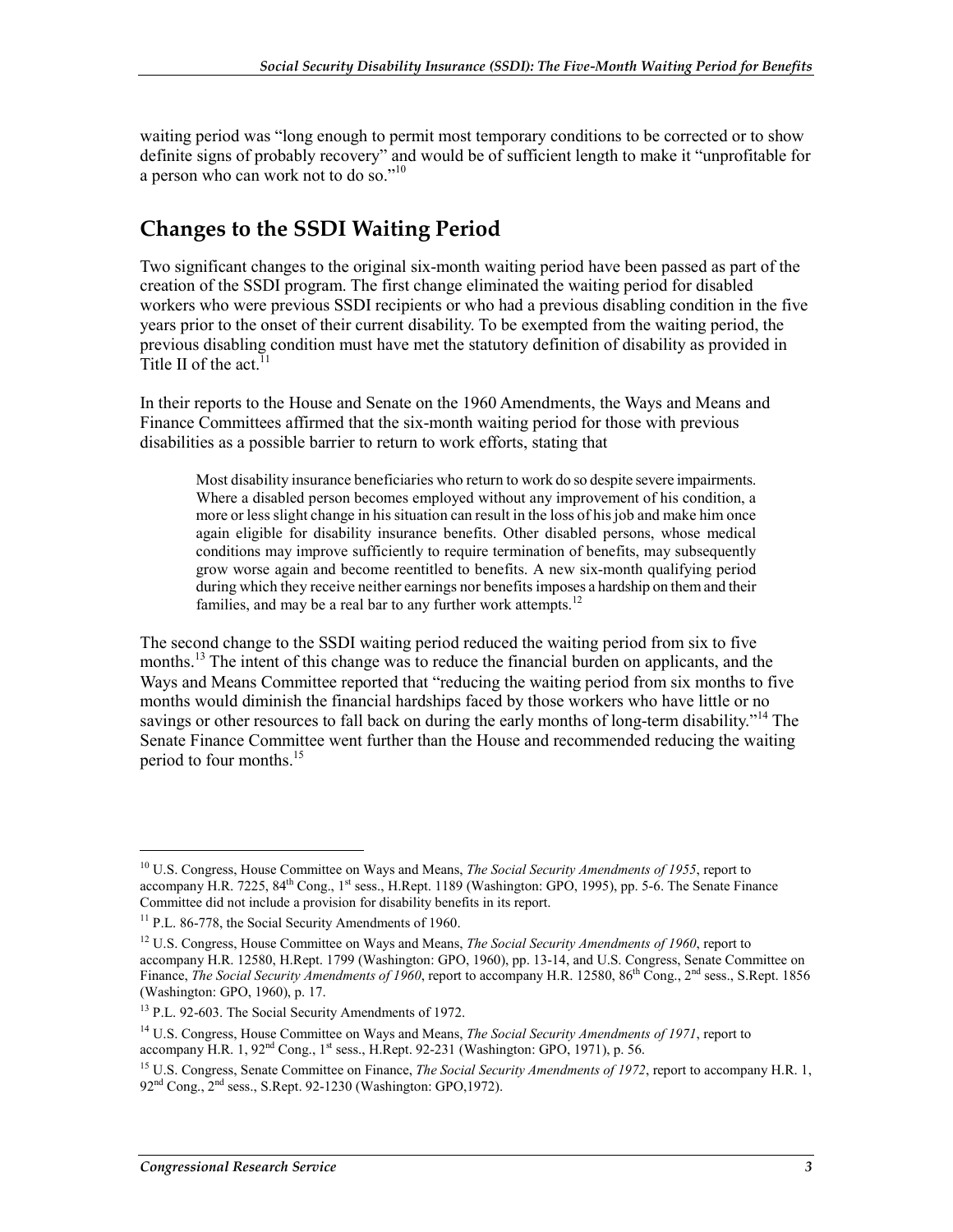# **Potential Income Supports During the Five-Month Waiting Period**

### **Supplemental Security Income**

Title XVI of the act authorizes Supplemental Security Income (SSI) benefits for individuals who meet the statutory test of disability or are over the age of 65 and who fall below specific income and asset thresholds.<sup>16</sup> SSI beneficiaries need not have any prior work history or meet the insurance requirements of SSDI, and there is no waiting period between the onset of a disability and eligibility for SSI benefits. In 20110, of the more than 9.0 million SSDI beneficiaries aged 18 to 64, more than 1.4 million or 15.5% also received SSI benefits.<sup>17</sup> Thus, SSI can be used by some disabled workers to lessen the economic hardship faced by the lack of earnings and benefits during the SSDI waiting period. SSI benefits are not available to residents of Puerto Rico, Guam, or the U.S. Virgin Islands.<sup>18</sup>

All SSI beneficiaries, regardless of disability or state of residence, receive the standard benefit of \$710 for an individual living independently and \$1,066 for a couple living independently in 2013. Forty-four states and the District of Columbia add a supplement to this benefit for their residents. The amount of the federal benefit, plus any state supplement, may be reduced or offset by some earned and unearned income.<sup>19</sup> Thirty-nine states, the District of Columbia, and the Commonwealth of the Northern Mariana Islands grant Medicaid eligibility to all SSI recipients or have Medicaid eligibility rules that are the same as those of the SSI program.

#### **Temporary Disability Insurance**

California, Hawaii, New Jersey, New York, Puerto Rico, and Rhode Island currently administer Temporary Disability Insurance (TDI) programs that provide either state or private benefits to workers with disabilities who are not receiving SSDI benefits. In addition, employees of the railroad industry in all states are eligible for TDI benefits administered by the federal Railroad Retirement Board in accordance with provisions of the Railroad Unemployment Insurance Act. The seven TDI programs provide temporary benefits, with maximum durations of between 26 and 52 weeks, for those with an earnings history who are unable to work because of a disability and who are not receiving workers' compensation or SSDI benefits.<sup>20</sup>

<sup>&</sup>lt;sup>16</sup> 20 C.F.R. §416. For more information, see "Understanding Supplemental Security Income" at http://www.socialsecurity.gov/ssi/text-understanding-ssi.htm.

<sup>17</sup> Table 3.C6.1 in the Social Security Administration, *2012 Annual Statistical Supplement,* at http://www.socialsecurity.gov/policy/docs/statcomps/supplement/2012/3c.html#table3.c6.1. There is no data available as to whether SSDI recipients actually received SSI benefits during the waiting period.

<sup>&</sup>lt;sup>18</sup> Residents of these jurisdictions are eligible to receive federal benefits from their commonwealth or territorial government under the provisions of Title XIV and Title XVI of the act. These benefits are administered by the Department of Health and Human Services.

<sup>&</sup>lt;sup>19</sup> Certain income sources are not counted by SSA when determining a monthly SSI benefit. For more information, see CRS Report RS20294, *Supplemental Security Income (SSI): Income/Resource Limits and Accounts Exempt from Benefit Determinations*, by Umar Moulta-Ali.

 $^{20}$  For more information on TDI programs, see Social Security Administration, "Temporary Disability Insurance," *Social Security Bulletin,* vol. 64, no.3, (2003), p.56.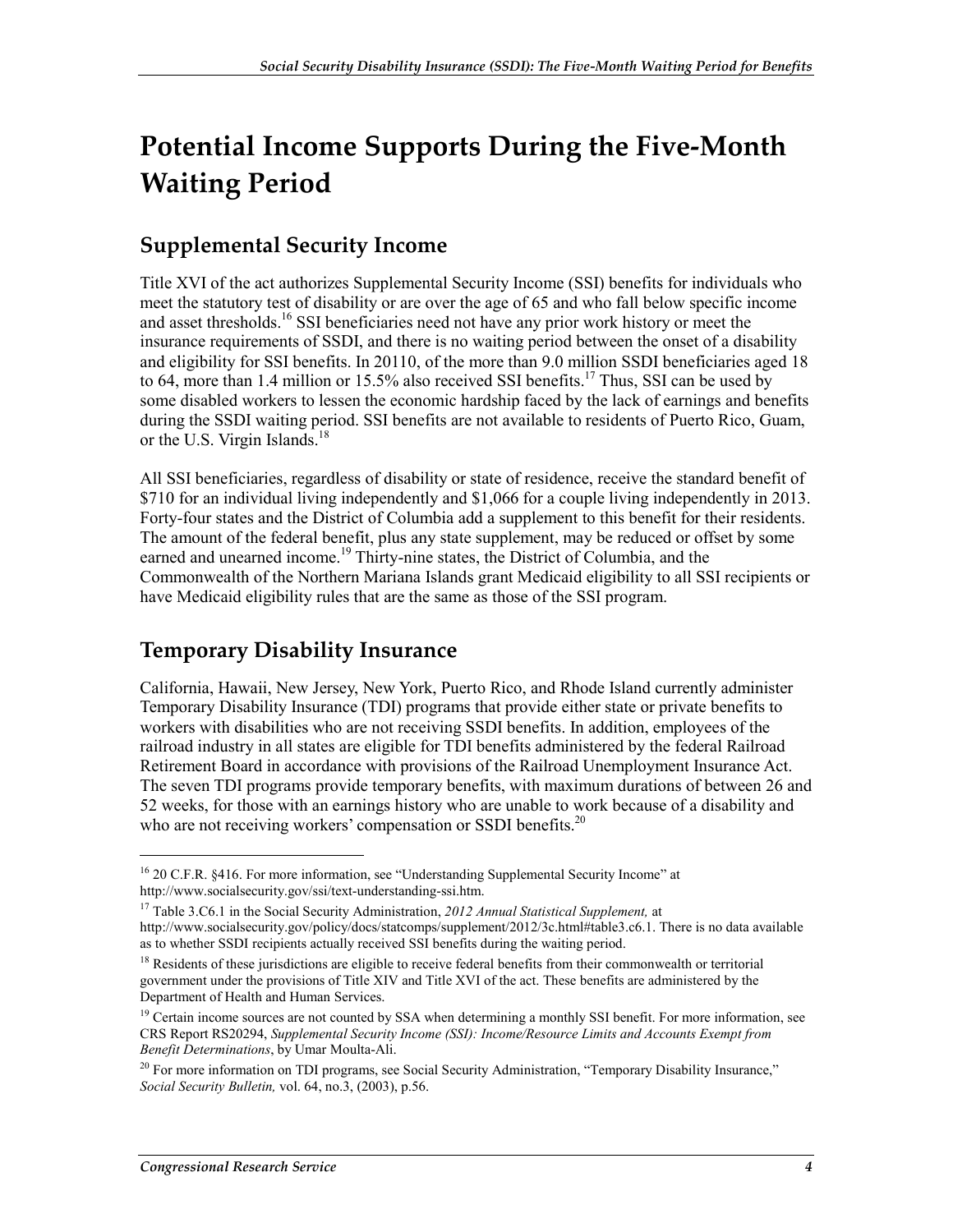#### **Workers' Compensation**

Workers' compensation systems in each state provide wage replacement and medical benefits to workers unable to work because of an employment-related illness or injury and may be able to pay benefits during the SSDI waiting period. The federal government administers workers' compensation for its employees under the Federal Employees' Compensation Act. The federal government also administers workers' compensation systems for some private sector employees in the maritime, mining, and railroad industries through the Longshore and Harbor Workers Compensation Program, the Black Lung Benefits Program, and the Energy Employees' Occupational Illness Compensation Program.<sup>21</sup>

#### **Unemployment Compensation**

In each state, workers covered by state unemployment insurance systems may be eligible to receive partial wage replacement in the event of a job separation. The states, however, require that those receiving unemployment compensation be able and willing to work, a condition that may exclude many waiting for SSDI eligibility (especially an individual who would earn in excess of the substantial gainful activity), since it is assumed that the individual is unable to work. Unemployment benefits are administered by the states within federal guidelines under Title III of the act, and unemployment compensation provisions for individuals who are ill or disabled vary by state.<sup>22</sup>

#### **Private Disability Insurance**

Private disability insurance programs offered by employers can be used to provide wage replacement benefits during the five-month waiting period for SSDI benefits. In March 2010, 38% of private-sector workers participated in some form of short-term disability insurance plan while 32% of private-sector workers were covered by long-term disability insurance.<sup>23</sup> It has been estimated that up to 20% of SSDI beneficiaries have received payments from private disability insurance policies before being eligible for federal benefits.<sup>24</sup>

### **Impact of the Five-Month SSDI Waiting Period**

The five-month waiting period between the onset of disability and eligibility for SSDI may have a negative impact on the income of those seeking to enter the program. During this waiting period, persons with disabilities are either not working or earning less than the substantial gainful activity

<sup>21</sup> For more information on state and federal workers' compensation programs, see Charles B. Lewis, *Workers' Compensation Law and Strategy Guide* (New York: Aspen Publishers, 2005).

<sup>22</sup> For more information on unemployment compensation, see CRS Report RL33362, *Unemployment Insurance: Programs and Benefits*, by Julie M. Whittaker and Katelin P. Isaacs and *2012 Comparison of State Unemployment Insurance Laws* at http://workforcesecurity.doleta.gov/unemploy/comparison2012.asp.

<sup>23</sup> U.S. Bureau of Labor Statistics, *Table 16. Insurance benefits: Access, participation, and take-up rates,1 private industry workers, National Compensation*, 2012, http://www.bls.gov/ncs/ebs/benefits/2012/ownership/private/ table12a.pdf.

<sup>24</sup> Todd C. Honeycutt, "Program and Benefit Paths to the Social Security Disability Insurance Program," *Journal of Vocational Rehabilitation*, vol. 21, no.2, (2004), pp. 83-94.